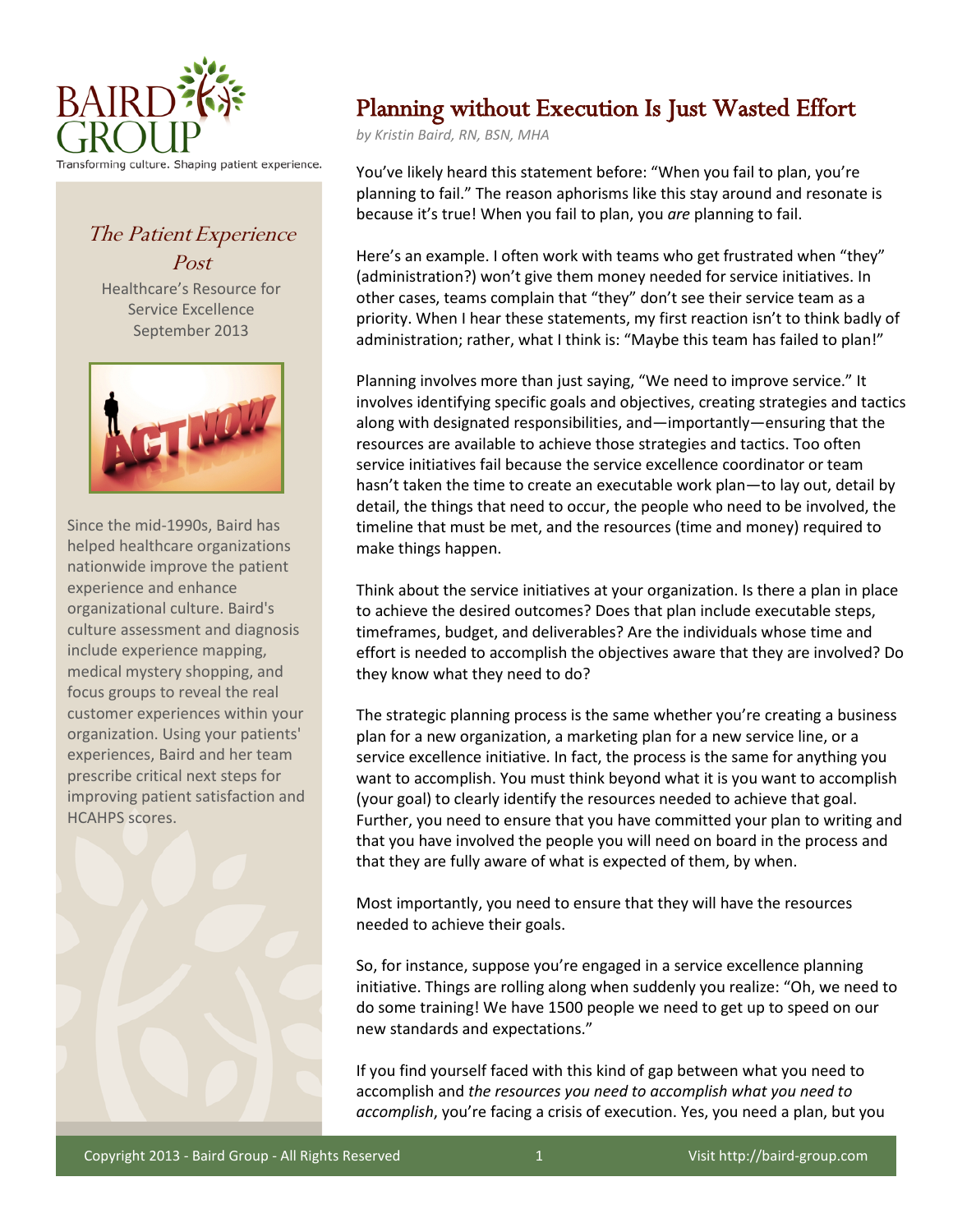

also need to *execute on that plan*. You have to consider, ahead of time, the resources you need to accomplish your objectives. You have to ensure that you have secured those resources through the appropriate channels within your organization.

Suppose you're planning to initiate hourly care rounds. Have you budgeted for any technology that might be required to support this initiative? Have you budgeted for any additional materials—like door magnets to aid in the process and communication? Have you budgeted, and built into your timeline, the need for training?

Even such seemingly "small" initiatives, like replacing whiteboards or adding new amenities to waiting rooms, require time and resources that need to be part of the plan.

Another key to success: making sure that your team has an executive sponsor to support your efforts and help you ensure that they remain aligned with the organization's strategic objectives. Without such a sponsor, you're at risk of straying off course.

If you've ever been frustrated by going to senior leadership only to have them discount or dismiss an idea, it's likely because…

- Your idea isn't aligned with the overall organization's strategic plan
- You've presented just an idea and have not backed up that idea with an indication of the resources needed to make it happen
- You haven't identified meaningful, anticipated outcomes that tie to the overall organization's plan

Don't fail to plan. Plan to achieve your goals by ensuring that you've covered all of the bases. That's the way to make things happen.

*Phone communication is an essential part of the patient experience and is often the first part of the patient experience. In just seconds, your patients are deciding if you are friendly, knowledgeable, concerned, and willing to help. In fact, research shows that after just a 2-minute phone encounter, patients are clear about whether or not they would return to your organization or recommend it. Patients rely on phone encounters to make appointments and seek clinical advice. Other callers rely on phone encounters to gain vital information about a loved one. In both situations, it's important that you create a positive, trust-building experience. To engage your staff in essential phone skills, look toward the tips and tools in [You'll Have Them at "Hello":](https://bairdgroup.infusionsoft.com/app/storeFront/showProductDetail?productId=102)  [Phone skills that will WOW your](https://bairdgroup.infusionsoft.com/app/storeFront/showProductDetail?productId=102) callers every time. For only \$199, you'll receive the following: the video recording, presentation slides, a transcript of the recording, a participant guidebook, a moderator guidebook, a quality assurance tool, and additional handouts! This session is also available as a live training workshop.*

*To learn more about th[e Baird Model for Service Excellence,](http://baird-group.com/customer-service-consulting) employee engagement or leadership development workshops, or to sign up for her FREE newsletter, write t[o info@baird-group.com.](mailto:info@baird-group.com)*

## **Copyright Use**

*Want to use this article in your e-zine, newsletter, or on your Web site? You may, as long as you include the following statement:* 

> Nurse, author, and consultant Kristin Baird, "Healthcare's Customer Service Guru," is the author of *Raising the Bar on Service Excellence: The Health Care Leader's Guide to Putting Passion into Practice* (Golden Lamp Press, 2008), *Reclaiming the Passion:*